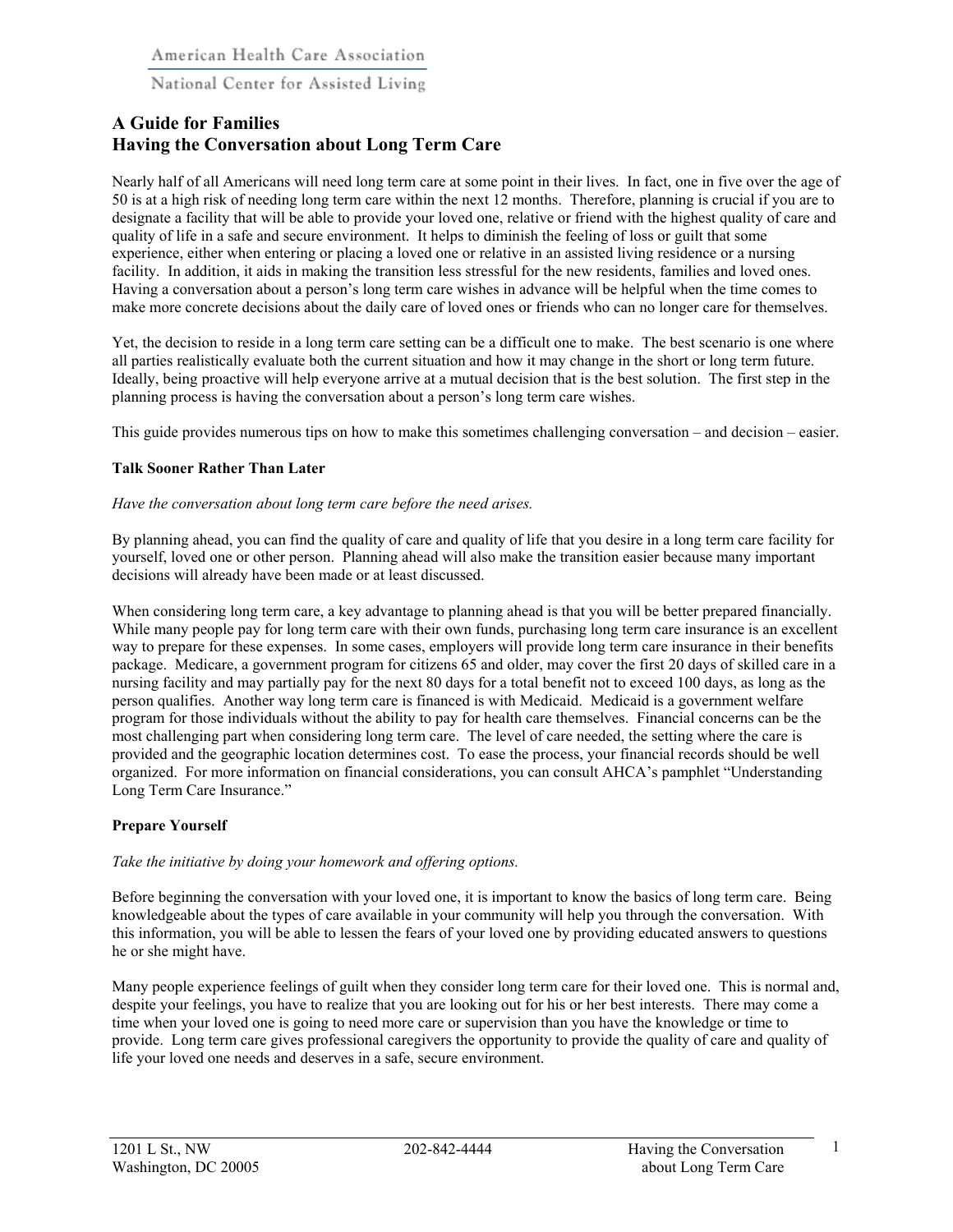American Health Care Association

National Center for Assisted Living

### **Prepare Your Loved One**

### *Ask permission of your loved one to have the discussion.*

Having a conversation about the need for long term care is in the best interest of the entire family. Because the need for long term care is a challenging topic to discuss, some people might need more time to think and reflect on it than others. Asking permission assures your loved one that you will respect his or her wishes and honor them. Some ways of asking permission are:

- ♦ *"There is something very important to me that I would like to speak with you about. I'd like to talk about your wishes and desires for the time when your health requires more care than you or I can provide at home."*
- ♦ *"I would like to speak with you about the options and benefits of long term care. I don't want to alarm you, but it will make me feel better if I know your wishes when it comes to your health in the future."*

### **Choose the Right Time and Environment**

Look for opportunities in connection with significant life events. Drafting of wills, advanced health care directives or legal papers also provide time to have the conversation.

In addition, family gatherings may be opportune times to get loved ones to focus on their needs and wants concerning long term care.

Choose a place to have this conversation where you know your loved one is comfortable. It should be a quiet place, free from distractions. Usually, a private setting is best. This is also a good setting to have this conversation with a loved one who is mentally impaired or has dementia.

### **Stay Positive**

Understand that it is normal to encounter resistance the first time you bring up long term care. Don't be discouraged, just plan to try again at another time.

Getting your loved one to focus on and speak about this topic can be a very challenging process. A common response is, "I don't need any special help." Your loved one may not want to show signs of weakness or loss of control, which many people associate with long term care. Don't be discouraged. Let him or her know you are concerned and that by discussing this topic, you are looking out for his or her best interests. Although you don't want to pressure your loved one, be persistent and return to the topic over time.

#### **Be a Good Listener**

#### *By listening, you can learn the wants and needs of your loved one.*

It is important for you to understand what is best for your loved one when it comes to long term care, so spend most of the conversation listening. Your goal is to answer questions he or she might have and be able to provide insight on the topic. Here are some helpful tips:

- ♦ *Listen to his or her needs; what he or she is sharing is important.*
- ♦ *Show respect.*
- ♦ *Acknowledge your loved one's right to make choices.*

#### **Include Others in Decision-Making**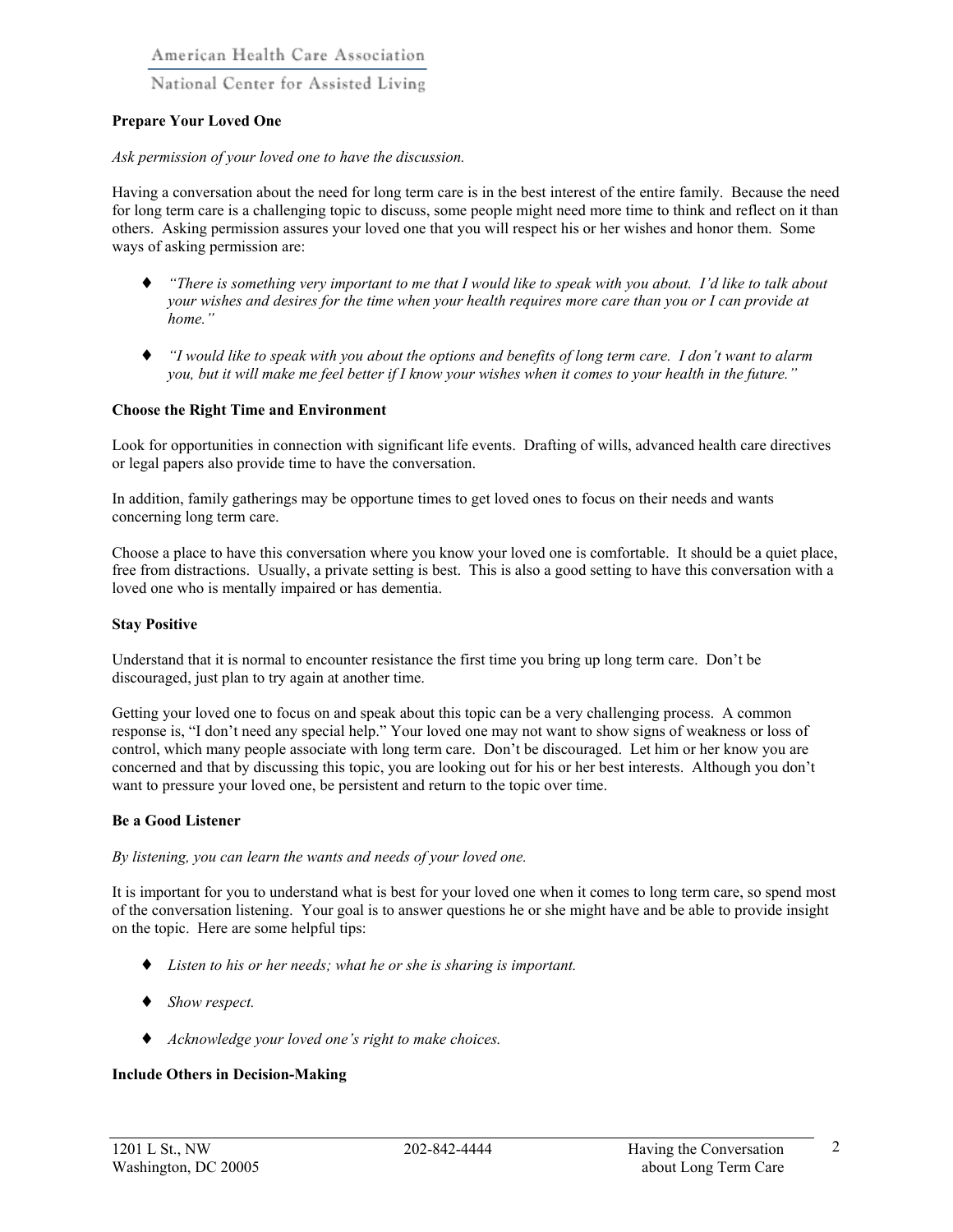American Health Care Association

# National Center for Assisted Living

There are other people who will be able to offer guidance on what kind of services your loved one will need and how to tap into community resources.

During the discussion, it is helpful to designate what is most important when it comes to your loved one's care. That can include input from many different sources, including your loved one, family members, his or her physician, spiritual advisor, close friends or neighbors. They may have an understanding of what type of care is necessary and some will be able to help determine what facilities can best meet your loved one's needs. Some other good resources are:

- ♦ *State affiliates of the American Health Care Association (AHCA)\**
- ♦ *Centers for Medicare and Medicaid Services (CMS) web site\*\**
- ♦ *AARP\*\*\**
- ♦ *Physicians*
- ♦ *Ministers, priests, rabbis or other spiritual advisors*
- ♦ *Social workers or local social service agencies*
- ♦ *Geriatric case managers*
- ♦ *Local medical societies*
- ♦ *Area Agencies on Aging*
- ♦ *Long term care ombudsmen/State Offices on Aging*

\*A list of state affiliates of AHCA is available on the Internet at www.ahca.org/who/pubstate.htm.

\*\*CMS is the federal agency that administers the Medicare and Medicaid programs. More information is available at www.cms.gov.

\*\*\*AARP is the nation's leading organization for people age 50 and older. Information can be found at www.aarp.org.

### **Signals To Look For**

The following are signs that it is time to discuss long term care:

#### **Isolation/Depression**

- ♦ Is your loved one isolated from social contact?
- ♦ Are his or her sleeping habits, eating habits or activity levels changing?

#### **Daily Activities/Eating Habits**

♦ Is your loved one having a difficult time walking, dressing or eating?

### **Bruises/Falls**

♦ Has there been an increased susceptibility to falling and bruising?

#### **Cognitive Ability**

♦ Is your loved one's mental reasoning ability at a level where his or her personal safety and the safety of others is at risk?

#### **Increasing Medical Needs**

- ♦ Does your loved one need medical care that you or he or she cannot provide?
- ♦ Does your loved one's medication need to be increased?
- ♦ Does he or she need more and more help taking medications?
- ♦ Does he or she use medical equipment like an oxygen tank or need daily or weekly treatments like dialysis?